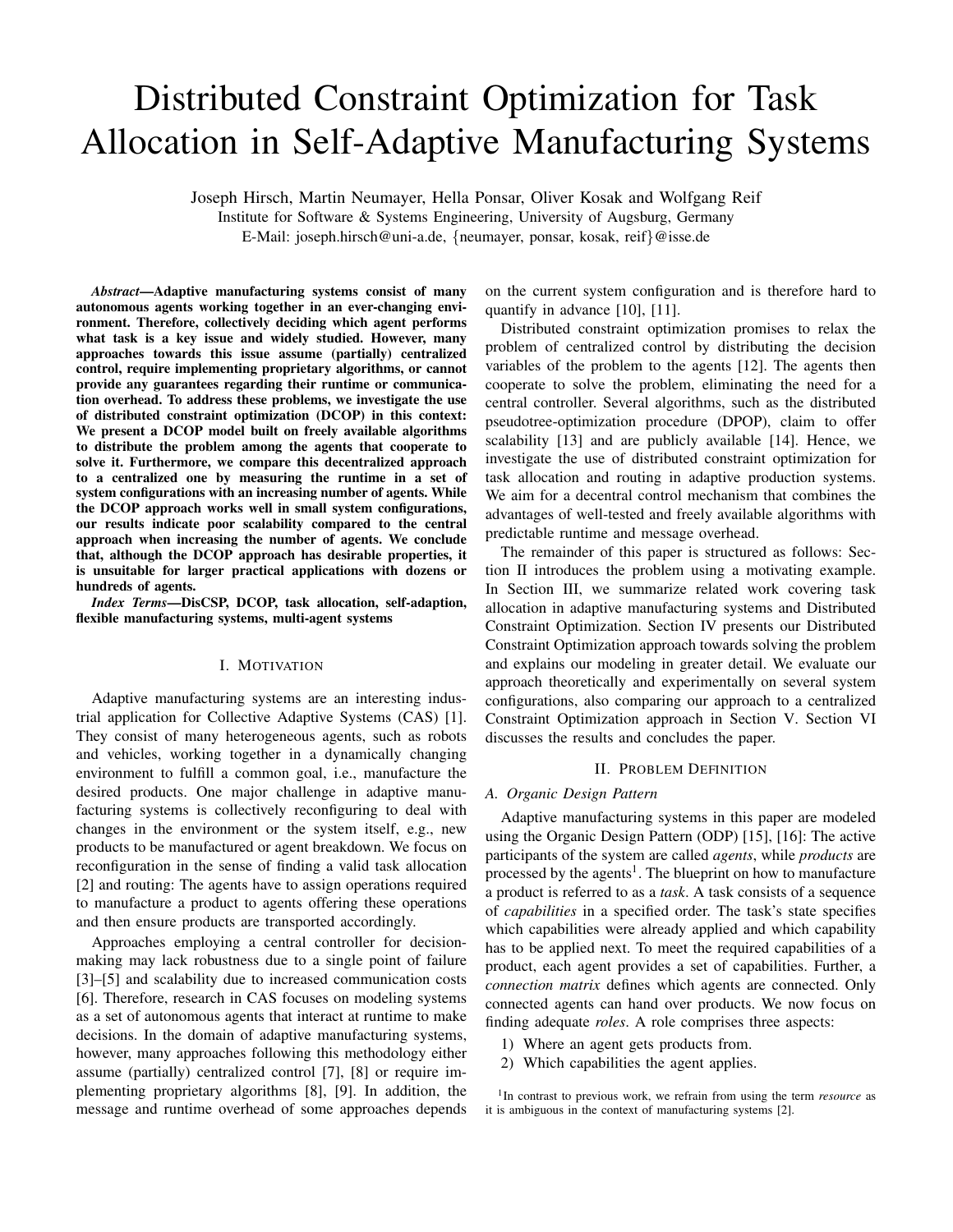

<span id="page-1-1"></span>Fig. 1. Motivating example: A manufacturing system consisting of two storage agents  $S_1$  and  $S_2$ , two carts  $C_1$  and  $C_2$ , and a robot R. An arrow between two agents indicates that they are connected and can therefore exchange products.

# 3) Where it gives products to after applying the capabilities.

A valid system configuration associates each capability of a task with an agent in a corresponding role. It also ensures that successive agents are connected, either directly or via another agent.

# <span id="page-1-3"></span>*B. Motivating Example*

Consider the system configuration depicted in Fig. [1:](#page-1-1) A manufacturing system consisting of 5 agents is shown. Agents  $S_1$  and  $S_2$  are storages producing and consuming products,  $C_1$  and  $C_2$  are so-called carts, transporting products, while  $R$ is a robot processing products, e.g., by drilling a hole. The edges between the agents represent the connection matrix:  $C_1$ and  $C_2$  are connected to any storage or robot. The problem can now be defined as finding corresponding roles for a given task, e.g.,  $(Product, Drill, Consume)$ .

In language terms<sup>[2](#page-1-2)</sup>, the following roles represent an exemplary solution to our problem:

- Storage  $S_1$  "produces" products and hands them over to  $C_1$ .
- Cart  $C_1$  transports products from  $S_1$  to R.
- Robot R receives products from  $C_1$ , applies the capability drill and hands the finished products over to  $C_2$ .
- Cart  $C_2$  transports products from R to  $S_2$ .
- Storage  $S_2$  receives and "consumes" products from  $C_2$ .

Note that storages producing products do not specify where products come from and storages consuming products do not specify where products are given to afterward.

## III. RELATED WORK

<span id="page-1-0"></span>The problem described above is closely related to the Flexible Job Shop Scheduling Problem (FJSP) [\[17\]](#page-5-16) with transportation constraints. The FSJP with transportation constraints further includes the sequencing of operations and transports. However, we focus on the assignment of operations to suitable machines and the routing of products. The sequencing of operations and transports emerges through the interaction of the agents at runtime.

# *A. Dynamic Control of Adaptive Manufacturing Systems*

Nafz et al. present a universal reconfiguration mechanism to control adaptive manufacturing systems in [\[7\]](#page-5-5). The authors propose to model the agents with the ODP and state the properties for a valid task allocation as Object Constraint Language (OCL) constraints. The agents then monitor these properties and whenever the agents notice a constraint violation, they gather a global view of the system. This view is then transformed into a Constraint Satisfaction Problem using the OCL constraints. A constraint solver can then calculate a new task allocation centrally and distribute it to the agents. This approach is easy to implement as an off-the-shelf constraint solver can be used. However, it suffers from the disadvantages of central control.

To alleviate the problem of central control, in [\[8\]](#page-5-6) and [\[10\]](#page-5-8), the authors present a reconfiguration mechanism based on coalition formation. If an agent notices a constraint violation, it creates a new coalition and becomes its leader. The leader recruits neighboring agents until it can calculate a feasible task allocation. The leader then distributes the result of the task allocation and dismisses the coalition. Thus, information and control are only partially centralized.

A wave-like reconfiguration mechanism for systems based on the ODP is presented in [\[9\]](#page-5-7). If an agent loses a capability, it requests assistance from the neighboring agents. A neighboring agent capable of replacing the broken capability might answer the request and both agents swap roles. If a single swap is not sufficient to restore a valid system configuration, a wave of swaps may run through the system. So instead of forming coalitions, this approach is entirely decentralized. However, a complete breakdown of an agent may go unnoticed as agents have to requests assistance themselves [\[10\]](#page-5-8). The wave-like approach is similar to a decentralized swapping-based minconflicts local search heuristic which is used to schedule workforce in [\[18\]](#page-5-17). Both the coalition formation and the wavelike approach require implementing a proprietary, distributed algorithm. Further, in both approaches, the reconfiguration overhead is hard to quantify as it is dependent on the available redundancy and the system configuration [\[10\]](#page-5-8), [\[11\]](#page-5-9).

In [\[19\]](#page-5-18), the authors compare centralized and decentralized approaches towards allocating machines and operators in a slightly different manufacturing context. In their simulation, operators run machines under qualification constraints to process products. Further, perturbations such as machine failure or operator unavailability occur. The authors compare distributed constraint optimization approaches and their own heuristic extensions for this problem. They conclude that distributed constraint optimization approaches are suited for this use case.

# *B. Distributed Constraint Optimization with DPOP*

Following [\[12\]](#page-5-10), a Distributed Constraint Satisfaction Problem (DisCSP) is a tuple  $\langle A, X, D, C, \alpha \rangle$ , where

- $A = \{a_1, \ldots, a_m\}$  is a finite set of agents.
- $X = \{x_1, \ldots, x_n\}$  is a finite set of variables.
- $D = \{D_1, \ldots, D_n\}$  denotes finite sets of domains for the variables in X.  $D_i$  corresponds to possible values of  $x_i$ .

<span id="page-1-2"></span><sup>2</sup>For a more formal description, refer to the MiniZinc model in our replication package:<https://github.com/isse-augsburg/ecas2021-DisCSP>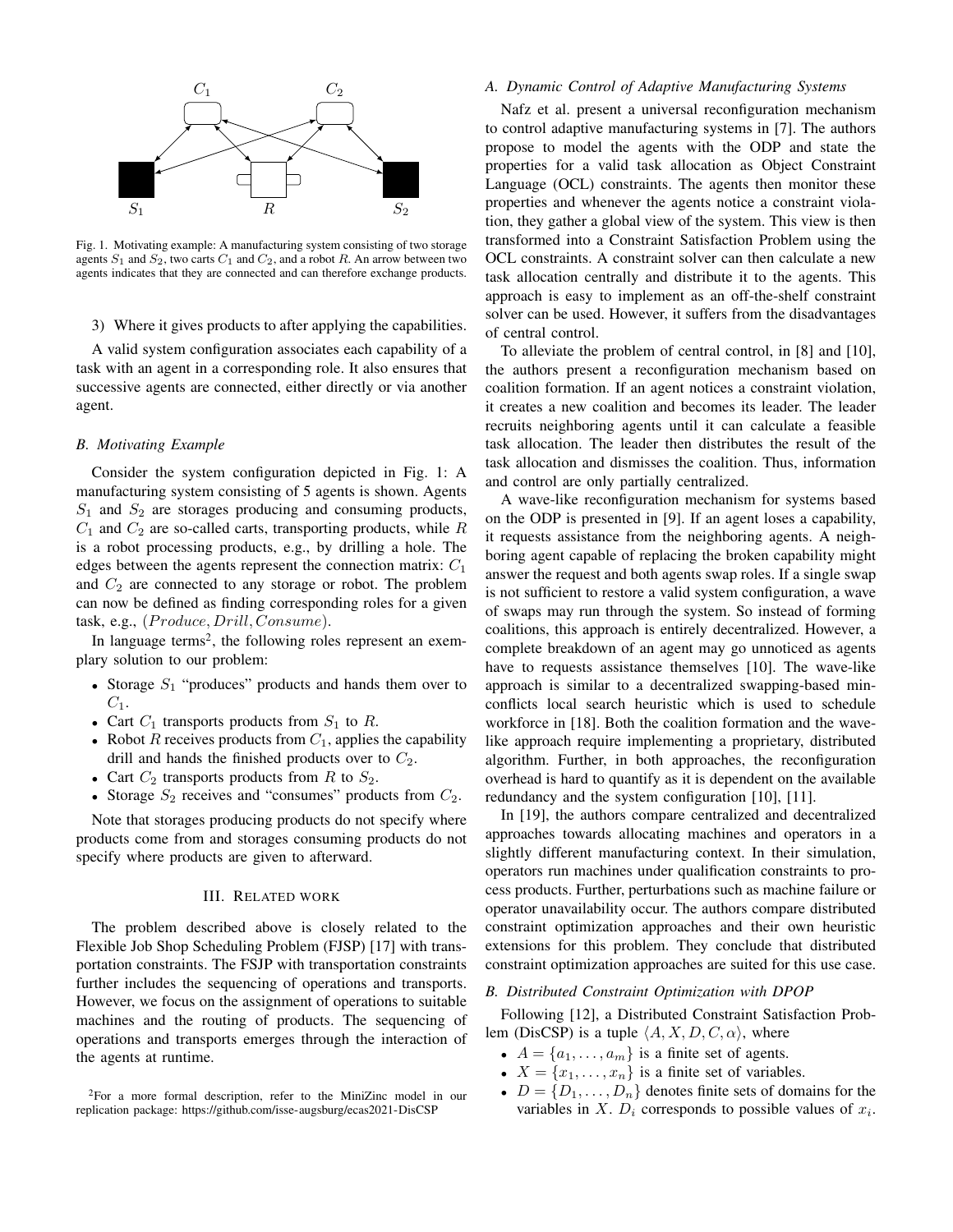

<span id="page-2-1"></span>Fig. 2. Typical representations of an example DCOP with four agents  $a_1$  to  $a_4$ , each controlling one variable  $x_1$  to  $x_4$ . Edges indicate constraints between the connected variables. Figure adapted from [\[12\]](#page-5-10).

- $C = \{c_1, \ldots, c_k\}$  is a finite set of constraints over a subset of  $X$ . A constraint specifies how variable values should be related to each other by disallowing certain combinations of values.
- $\alpha: X \to A$  is a function that assigns each variable in X to an agent  $\alpha(x)$ .

In a Distributed Constraint Optimization Problem (DCOP), the set of constraints  $C$  is replaced by a set of weighted constraints  $F = \{f_1, \ldots, f_k\}$  that indicate a degree of preference about their violation by assigning costs or utilities to combinations of values or disallowing certain combinations [\[12\]](#page-5-10).

DCOPs and DisCSPs are often represented as a Constraint Graph, where agents controlling their respective variables are shown as nodes, while constraints are shown as edges. An example Constraint Graph is shown in Fig. [2a.](#page-2-1)

One well-known algorithm to solve DCOPs and DisCSPs is the distributed pseudo-tree optimization procedure (DPOP) [\[13\]](#page-5-11). As the name suggests, DPOP relies on the agents forming a so-called pseudo-tree and communicating via messages. DPOP consists of three phases:

- 1) Pseudo-tree formation: The agents form a pseudo-tree, e.g., by performing a depth-first search [\[13\]](#page-5-11). An exemplary pseudo-tree is shown in Fig. [2b:](#page-2-2) Agents that are connected in the constraint graph are either connected via tree edges (solid lines) or backedges (dotted lines).
- 2) UTIL propagation: Starting from the tree leaves, the agents compute their optimal utilities considering their adjacent tree edges and backedges. E.g., agent  $a_3$  in Fig. [2b](#page-2-2) must consider  $x_2$  and  $x_1$ , while  $a_4$  must only consider  $x_2$ . Finding the optimal value combination is done by dynamic programming. The agents then propagate the optimal value combination to their parent in a UTIL message.
- 3) VALUE propagation: The root node collects all the UTIL messages of its children and then computes the optimal overall utility and sends a VALUE message



<span id="page-2-3"></span><span id="page-2-2"></span>Fig. 3. Excerpt of the constraint graph of our motivating example with the connected agents  $C_1$ ,  $C_2$  and R.

to its children, informing them about its decision. The children adapt the root node's decision and pass the UTIL message on to their children until they reached every leave node.

For a more detailed description of DPOP and its phases, refer to [\[13\]](#page-5-11). In our implementation, we use the DPOP implementation of the FRODO framework [\[14\]](#page-5-12), which is an opensource framework for distributed combinatorial optimization written in Java [\[20\]](#page-5-19).

# IV. IMPLEMENTATION

<span id="page-2-0"></span>In the following section, we describe our implementation of the reconfiguration as a DisCSP. We provide a model description in plain words, present a formal model, and elaborate on the assumptions and limitations of our model.

# *A. Model Description*

The main difficulty in modeling is to use local agent knowledge only. Each agent knows about its capabilities and its direct neighbors, i.e., other agents it can transfer products to and receive products from directly. To model this neighborhood, each agent has two variables for each of its neighbors: One variable represents an input from this neighbor, the other variable represents an output to this neighbor. The variables are named as follows: <agent><direction><neighbor>, where  $\le$ direction $\ge$  is either *i* for input or *o* for output.  $C1oR1$ , for example, is a variable located at agent  $C1$  and represents an output to agent  $R1$ . To illustrate this variable naming, Fig. [3](#page-2-3) revisits our motivating example and presents an excerpt of the corresponding constraint graph.

Transports and the state of the task are represented by the values of the agents' variables. Therefore, the variables' domains are the integer numbers that represent the state of the task. Variable values default at −1 which means that no products are transferred along the respective connection, e.g.,  $C1oR1 = -1$  means no products are output from C1 to R1. If a product's state does not change while at the same agent, e.g.,  $C1iS1 = 1$  and  $C1oR = 1$ , the agent does not apply any capability but instead transports the product. However, if an agent receives a product with an initial task state and outputs it with a higher task state, it has applied the corresponding capabilities. E.g., agent  $R$  might receive a product from agent  $C_1$  with task state 1 ( $RiC1 = 1$ ), apply the drill capability, and output the product to agent  $C_2$  with task state 2 ( $RoC2 = 2$ ).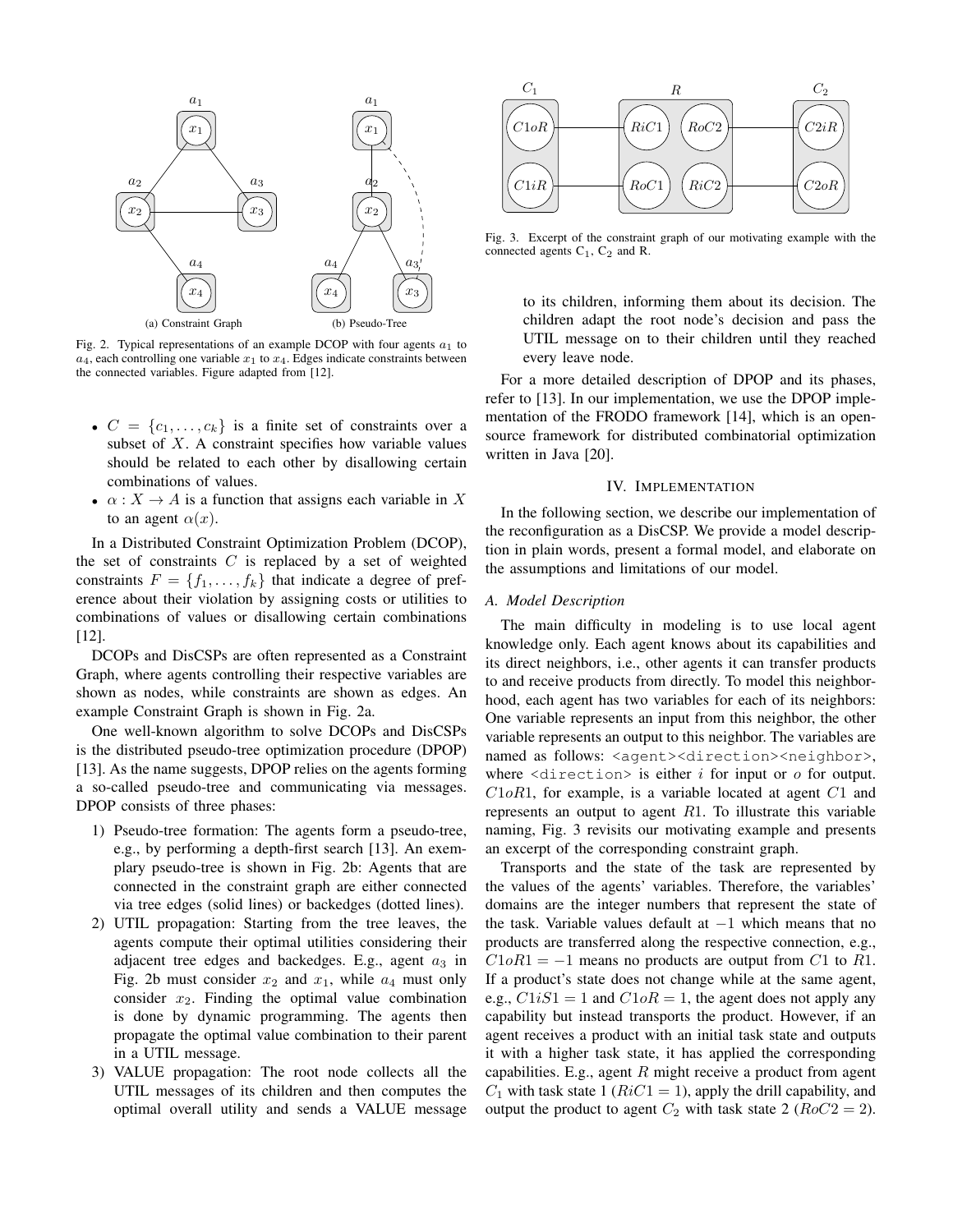

<span id="page-3-2"></span>Fig. 4. Example solution for the Task Allocation of PRODUCE DRILL CONSUME:  $S1$  produces and outputs products to  $C_1$ ,  $C_1$  transports products to  $R$  without applying any capability. At  $R$  products are drilled, i.e., the state changes from 1 to 2, and given to cart  $C_2$ , which transports products to  $S_2$ where they are consumed. Constraints are referenced in  $\lceil \cdot \rceil$ .  $\lceil \cdot \rceil$  is a relation that formalizes correct application, i.e., the agent does only apply capabilities it has, which is further described in Section [IV-B.](#page-3-1) Not all variables with the value -1 are shown.

Fig. [4](#page-3-2) depicts the exemplary solution to our motivating example as lined out in Section [II-B.](#page-1-3) Any solution has to ensure that the following three types of constraints hold:

1) The values of matching output and input variables are the same. In the example of Fig. [4:](#page-3-2)

$$
C1oR = RiC1 \wedge \ldots \wedge RiC2 = C2oR.
$$

- 2) The agents apply capabilities correctly, i.e., if an input variable is  $x \neq -1$ , exactly one output variable has to be  $y \geq x$ , and the agent has to have all capabilities of the task between the states  $x$  and  $y$ .
- 3) Under the previous constraints, a variable assignment where all variables are -1 is valid. To ensure production, we add an auxiliary constraint: A storage has to ensure that one of its input variables is not -1 but the last state of the task before CONSUME.

## <span id="page-3-1"></span>*B. Formal Model*

The DisCSP can be formalized as follows: Given

- $\overline{A}$ : the agents of the system,
- $X$ : the variables of the DisCSP,
- $|t|$ : the number of capabilities in the task,
- $\succ_a$ : a relation of correct capability applications for agent  $a. \succ_a$  contains pairs of states  $(s_1, s_2)$ : If  $(s_1, s_2) \in \succ_a$ ,  $a$  can change the state of a product from  $s_1$  to  $s_2$  by applying its capabilities.  $\succ_a$  prevents that an agent is instructed to apply a capability it does not have.

<span id="page-3-3"></span>Satisfy following constraints:

$$
\forall a, a' \in A : aIa' \in X \to a'Oa \in X \land aIa' = a'Oa \tag{1}
$$

$$
\forall a, a' \in A: aOa' \in X \land aOa' \neq -1 \rightarrow
$$
 (2a)

$$
\exists a Ia'' \in X : (aIa'', aOa') \in \succ_a \tag{2b}
$$

$$
\wedge (aIa'' = -1 \vee \neg \exists aIa''' \in X: \tag{2c}
$$

$$
a'' \neq a''' \wedge aIa'' = aIa''' \tag{2d}
$$

<span id="page-3-8"></span>
$$
\exists a' \in A : \ aIa' \in X \land aIa' = |t| - 1 \tag{3}
$$

[\(1\)](#page-3-3) The inputs of agent  $a$  match the outputs of agent  $a'$ .

[\(2a\)](#page-3-4) For all outputs that are not -1, [\(2b\)](#page-3-5) exists a correct corresponding input, [\(2c\)](#page-3-6) and the input is the only input with this state,  $(2d)$  or is  $-1$ .

[\(3\)](#page-3-8) An agent exists with an input of the products at the last state before consumption. This is a necessary auxiliary constraint to make sure that not all variables are set to -1.

## *C. Assumptions and Limitations*

Our model does not consider situations where several agents need to cooperate to complete one transport or capability. We further assume that the last agent of a task is known, i.e., we know where the finished products are consumed or stored. Consequently, we also assume that each task ends with the capability CONSUME. One limitation of our model is that it cannot produce assignments where an agent receives products it has already received before. While this modeling prevents deadlocks, it also restricts the feasible system configurations severely as it rules out cyclic configurations [\[21\]](#page-5-20). In our following evaluation, we additionally assume that all stationary agents like robots and storages are connected to all carts but not to other stationary agents. Carts are connected to all stationary agents respectively.

## V. EVALUATION

## <span id="page-3-0"></span>*A. Complexity Analysis*

Solving CSPs is NP-hard [\[22\]](#page-5-21). All known complete CSP algorithms, therefore, have an exponential complexity of  $O(d^{|X|})$  in the worst case, where |X| is the number of variables and  $d$  is the size of the domain. In our case,  $d$  is the length of the task, and  $|X|$  can be calculated using the following formula:  $|X| = 4 \cdot |A_{Carts}| \cdot (|A| - |A_{Carts}|)$ , where A is the set of agents in the system and  $A_{Carts}$  the set of carts. We assume that every cart is connected to every stationary agent. More generally spoken, the number of variables depends on the number of neighbor-relations in the system since each neighbor-relation requires 4 variables (2 variables for each direction). We refer to the number of neighbor-relations as  $v$  in the following. In a system with  $n$  agents where the share of carts is c, v is given by  $v = (nc) \cdot (n(1-c))$  which simplifies to  $n^2(c-c^2)$ . While the share of carts is applicationspecific, the maximum for v with a given n is at  $c = 0.5$ , i.e., half of the agents are carts. Under the assumptions stated in Section [IV,](#page-2-0) the complexity of the reconfiguration is therefore given by  $O(d^{4v})$ . Treating each pair of matching output and input variables as one variable would reduce the complexity to  $O(d^{2v})$ .

## <span id="page-3-4"></span>*B. Experimental Evaluation*

<span id="page-3-7"></span><span id="page-3-6"></span><span id="page-3-5"></span>To evaluate the model presented in Section [IV,](#page-2-0) we implement it using the DPOP algorithm from the FRODO framework. We then run several experiments with different system configurations, measuring the runtime needed to come up with a solution. Further, we compare the runtime against a central model that does not distribute the problem among the agents but instead assumes central knowledge. The implementation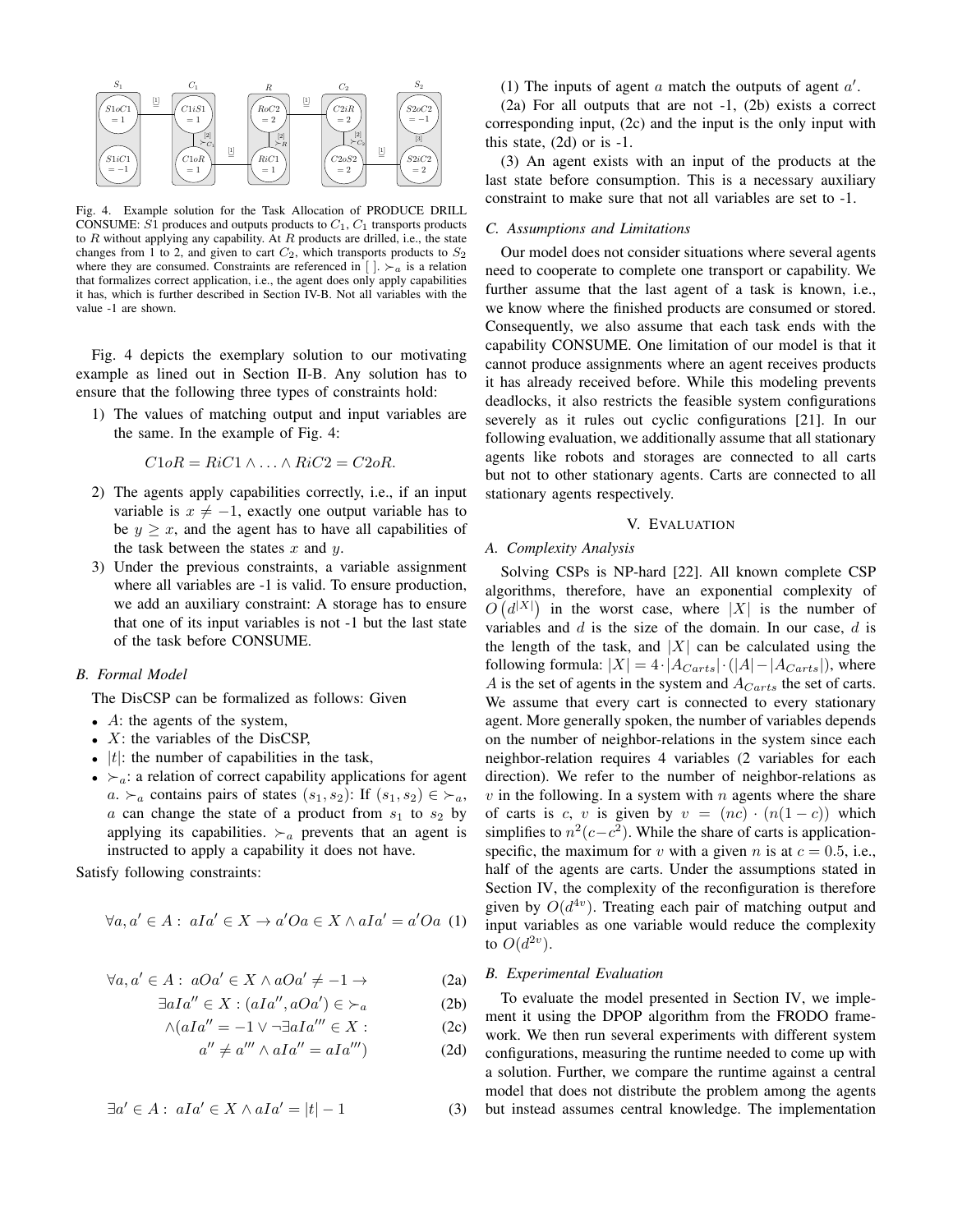of the central model follows [\[8\]](#page-5-6). However, compared to the authors in [\[8\]](#page-5-6), our model is written in MiniZinc [\[23\]](#page-5-22) and solved using the Gecode solver.

We investigate the following questions in our evaluation:

- 1) How does the runtime of the distributed model compare to the centralized reconfiguration model?
- 2) How does the runtime of the two approaches scale with an increasing number of agents and neighbor-relations?

#### *C. Experimental Setup*

As seen in the complexity analysis, the complexity of the problem rises with the length of the task and the number of neighbor-relations. Therefore, we evaluate a set of configurations (see Table [I\)](#page-4-0) covering different task lengths and a varying number of agents and neighbor-relations. Each configuration is run 10 times and results are averaged.

For every configuration, we follow the given procedure:

- 1) We initialize our system with a given valid configuration where each agent performs one capability.
- 2) To start the reconfiguration process, we then simulate the failure of a predefined capability in one of the agents.
- 3) We measure the time for solving the resulting constraint problem.

In this setup, we ignore the runtime needed for the organization and synchronization of the agents before and after the calculation. As we simulate the execution on a single machine, inter-machine communication delays are also ignored.

#### *D. Experimental Results*

The results of 90 runs are shown in Table [I.](#page-4-0) Fig. [5](#page-4-1) shows the runtime of every configuration in a boxplot. Fig. [6](#page-4-2) displays the runtime in dependency of the number of neighbor-relations  $v$  and compares central and distributed solving. To do so, the runtime results of configurations with the same value of  $v$  were averaged. The results show some mentionable features:

*a) Runtime:* For systems with up to 4 neighbor-relations, the distributed solving is faster than the centralized. However, both approaches have a runtime of less than 0.5s, which we consider suitable for a practical application. For larger systems with 6 or more neighbor-relations, the runtime of the distributed solving underlies an exponential growth. In systems with 8 relations, the runtime already averages around 6s, and in even more complex systems, the runtime reaches a magnitude of several minutes. Therefore, we argue that the distributed approach might be infeasible in practical applications with dozens or hundreds of machines. The centralized approach has a constant time complexity in our experiments: All reconfiguration problems were solved in less than 0.5s, even configurations with up to 10 neighbor-relations.

*b) Scalability:* The distributed solving of the reconfiguration problem underlies exponential growth, while the centralized solving seems constant in time. For large systems, the runtime of the distributed calculation is scattered over several orders of magnitude. The distributed solving of the reconfiguration problem, therefore, clearly does not scale well on larger systems.

TABLE I

<span id="page-4-0"></span>AVERAGE  $(avg)$  and minimal  $(min)$  runtime of different system CONFIGURATIONS IN MILLISECONDS.  $d$  is the length of the task,  $v$  is THE NUMBER OF NEIGHBOR-RELATIONS.

| Conf.                                                   | $\boldsymbol{d}$                           | Carts                                                                                                                                                                                                                                      | Robots &<br>Storages               | $\overline{v}$           | avg(T)[ms]                         |                  | min(T)[ms]                         |                          |  |
|---------------------------------------------------------|--------------------------------------------|--------------------------------------------------------------------------------------------------------------------------------------------------------------------------------------------------------------------------------------------|------------------------------------|--------------------------|------------------------------------|------------------|------------------------------------|--------------------------|--|
| $\overline{\mathbf{3}}$<br>$\rm{a}$<br>3<br>$\mathbf b$ |                                            | $\overline{1}$<br>$\mathbf{1}$                                                                                                                                                                                                             | $\frac{2}{3}$ 3 2 4 3 3 4 3 5      | $\frac{2}{3}$            | 70<br>$8\sqrt{1}$                  |                  | 63<br>67                           |                          |  |
| $\mathbf c$                                             |                                            |                                                                                                                                                                                                                                            |                                    | $\overline{\mathcal{L}}$ | 170                                |                  | 125                                |                          |  |
| d                                                       | $\begin{array}{c} 3 \\ 3 \\ 3 \end{array}$ | $\frac{2}{1}$                                                                                                                                                                                                                              |                                    | $\overline{\mathcal{L}}$ | 94                                 |                  | 81                                 |                          |  |
| $\rm e$                                                 |                                            |                                                                                                                                                                                                                                            |                                    | 6                        | 245                                |                  | 213                                |                          |  |
| $\mathbf f$                                             | $\overline{4}$                             |                                                                                                                                                                                                                                            |                                    | 6                        | 589                                |                  | 427                                |                          |  |
| $\mathop{\mathrm{g}}\nolimits$ h                        | $\overline{4}$                             |                                                                                                                                                                                                                                            |                                    | 8                        | 4114                               |                  | 3519                               |                          |  |
|                                                         | $\overline{\mathcal{L}}$                   | $\begin{array}{c} 2 \\ 2 \\ 2 \\ 3 \\ 2 \end{array}$                                                                                                                                                                                       | 9<br>53198                         |                          |                                    | 20048            |                                    |                          |  |
| $\rm i$                                                 | $\overline{4}$                             |                                                                                                                                                                                                                                            |                                    | 10                       | 79717                              |                  | 68616                              |                          |  |
|                                                         |                                            |                                                                                                                                                                                                                                            |                                    |                          |                                    |                  |                                    |                          |  |
|                                                         |                                            |                                                                                                                                                                                                                                            |                                    |                          |                                    |                  |                                    |                          |  |
|                                                         | $10^5\,$                                   |                                                                                                                                                                                                                                            |                                    |                          |                                    |                  | $\equiv$                           |                          |  |
|                                                         |                                            |                                                                                                                                                                                                                                            |                                    |                          |                                    |                  |                                    |                          |  |
|                                                         |                                            |                                                                                                                                                                                                                                            |                                    |                          |                                    |                  |                                    |                          |  |
|                                                         |                                            |                                                                                                                                                                                                                                            |                                    |                          |                                    |                  |                                    |                          |  |
|                                                         |                                            |                                                                                                                                                                                                                                            |                                    |                          |                                    |                  |                                    |                          |  |
|                                                         | $10^4\,$                                   |                                                                                                                                                                                                                                            |                                    |                          |                                    |                  |                                    |                          |  |
|                                                         |                                            | <b><i>PERSONAL PROPERTY AND PERSONAL PROPERTY AND PERSONAL PROPERTY AND PERSONAL PROPERTY AND ADD FOR A 200 KW 200 KW 200 KW 200 KW 200 KW 200 KW 200 KW 200 KW 200 KW 200 KW 200 KW 200 KW 200 KW 200 KW 200 KW 200 KW 200 KW 200</i></b> |                                    |                          |                                    |                  |                                    |                          |  |
|                                                         |                                            |                                                                                                                                                                                                                                            |                                    |                          |                                    |                  |                                    |                          |  |
| T[ns]                                                   |                                            |                                                                                                                                                                                                                                            |                                    |                          |                                    |                  |                                    |                          |  |
|                                                         |                                            |                                                                                                                                                                                                                                            |                                    |                          |                                    |                  |                                    |                          |  |
|                                                         | $10^3\,$                                   |                                                                                                                                                                                                                                            |                                    |                          |                                    |                  |                                    |                          |  |
|                                                         |                                            |                                                                                                                                                                                                                                            |                                    |                          |                                    |                  |                                    |                          |  |
|                                                         |                                            |                                                                                                                                                                                                                                            |                                    |                          |                                    |                  |                                    | $-1 - 1 - 1 - 1 - 1 - 1$ |  |
|                                                         |                                            |                                                                                                                                                                                                                                            |                                    |                          |                                    |                  |                                    |                          |  |
|                                                         | $10^2\,$                                   |                                                                                                                                                                                                                                            |                                    |                          |                                    |                  |                                    |                          |  |
|                                                         |                                            |                                                                                                                                                                                                                                            |                                    |                          |                                    |                  |                                    |                          |  |
|                                                         |                                            |                                                                                                                                                                                                                                            |                                    |                          |                                    |                  |                                    |                          |  |
|                                                         |                                            | $\boldsymbol{a}$                                                                                                                                                                                                                           | $\overline{c}$<br>$\boldsymbol{b}$ | $\boldsymbol{d}$         | $\boldsymbol{e}$<br>$\overline{f}$ | $\boldsymbol{g}$ | $\overline{i}$<br>$\boldsymbol{h}$ |                          |  |
|                                                         |                                            |                                                                                                                                                                                                                                            |                                    |                          |                                    |                  |                                    |                          |  |
|                                                         | Configuration                              |                                                                                                                                                                                                                                            |                                    |                          |                                    |                  |                                    |                          |  |

<span id="page-4-1"></span>Fig. 5. Runtime of distributed solving different system configurations (see Table [I\)](#page-4-0) in milliseconds. The time axis is logarithmically scaled.



<span id="page-4-2"></span>Fig. 6. Average runtime of the central and distributed solving in milliseconds depending on the number of neighbor-relations. Configurations with the same  $v$  were averaged. The time axis is logarithmically scaled.